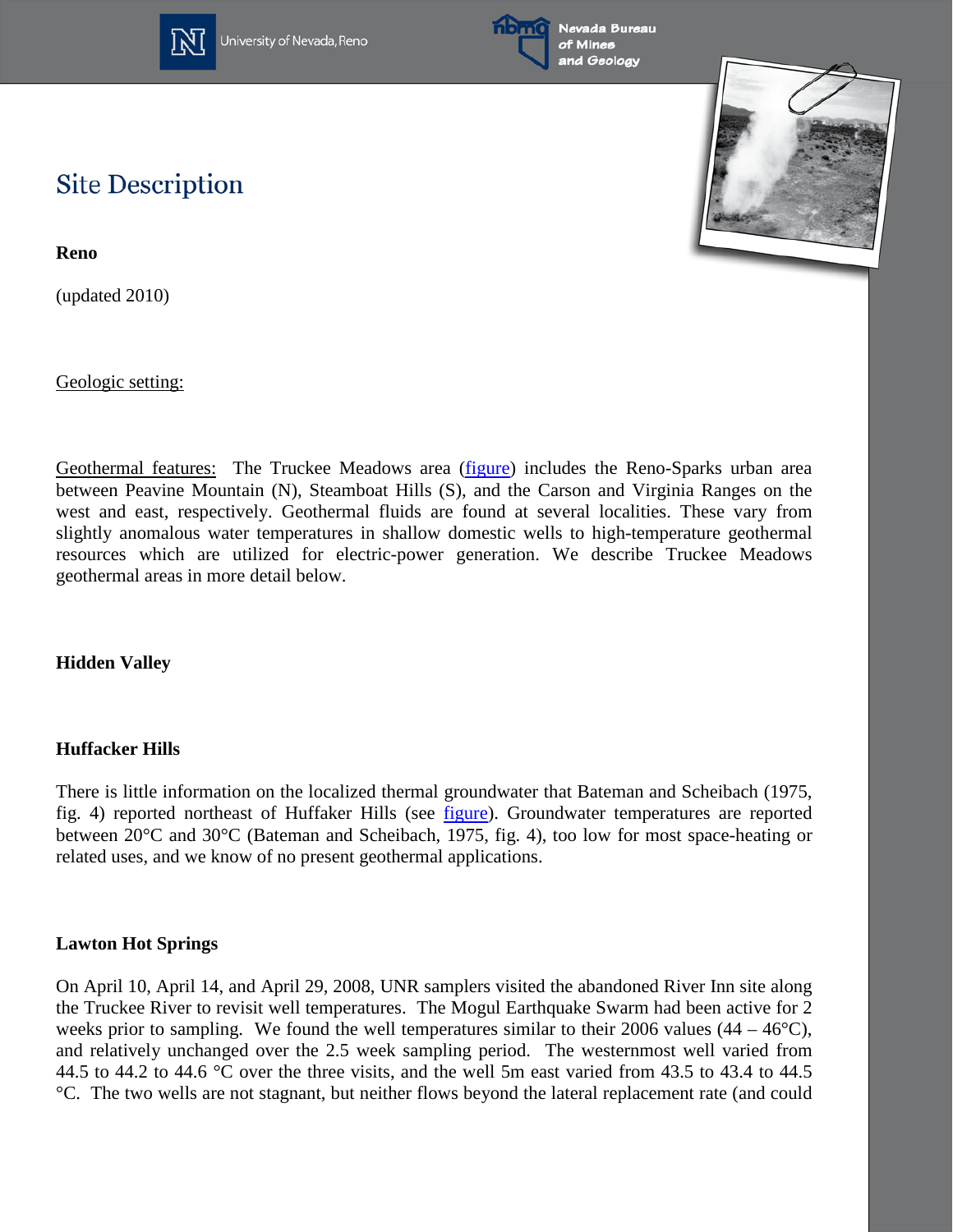



Nevada Bureau of Mines and Geology





not be sampled). We opened the metal lids of the concrete well casings and temperature-tested water 3m below surface level. The water level is at/close to the Truckee River water table.

### **Moana Hot Springs** [\(Map\)](http://www.nbmg.unr.edu/geothermal/detailedmaps/Moana%20Hot%20Springs.pdf)

The Moana Hot Springs, located in NE¼ Sec. 26, T19N, R19E, in southwestern Reno, support the largest low-to-moderate temperature, direct-use development in Nevada. The springs have not flowed at the surface since the early 1980s; however, some of the wells drilled in the surrounding area maintain an artesian head. The springs were the discharge point for an area of thermal groundwater that has been used for a spa, swimming pool, and home heating for nearly 100 years. Recent use for home space heating began in the 1960s. The area today is predominantly residential. We estimate that the area of thermal groundwater encompasses at least  $9 \text{ km}^2$ . Depths to the resource range from <50 to 240 m (e.g., McKay and others, 1995). In this area there are more than 250 wells, ranging in depth from 3 to 304.8 m, that access geothermal fluids for space heating. More than 300 residences are heated either by use of individual wells or a distrct heating system. Also heated are churches, apartments, a county swimming pool, and a casino. Residential and commercial development is concentrated in Sections 23 through 27, T19N, R19E (Flynn, 2001). ( [figure\)](http://www.nbmg.unr.edu/geothermal/figures/fig44.pdf).

The Moana Hot Springs were formerly the site of a spa that could be reached from downtown Reno by a streetcar line built in 1907 (Nevada State Journal, January 2, 1977). The swimming pool was also supplied for a long time with heated water from a well in the vicinity, and water was mixed directly with city water to maintain a specified pool temperature. This operation was terminated because of production problems with the well and water quality. Several homes in the area have used the thermal waters for over 60 years, although the number of wells increased markedly in the 1970s and 80s as the Reno residential area expanded. Numerous homes and three commercial establishments now use the geothermal waters for space heating; other uses include the heating of domestic hot water and water for swimming pools. Most of the systems use down-hole heat exchangers, and circulate city water through finned-tube baseboard heaters. Thermostatically controlled pumps are installed in most systems. Of the 162 lots that have access to the district heating systems in Manzanita and Warren Estates, 110 residences have paying customers, with the other homeowners declining the use of the resource. Fluid is delivered to the residences at 140 to 160°F (pers. comm. with Dennis Trexler, summer 2006). Bateman and Scheibach (1975) discuss the early use of the Moana geothermal waters in more detail, and maps by Garside (1983) and in Trexler and others (1982) show the area of geothermal development to that time. Jacobson and Johnson (1991) presented a more recent summary of the geohydrology.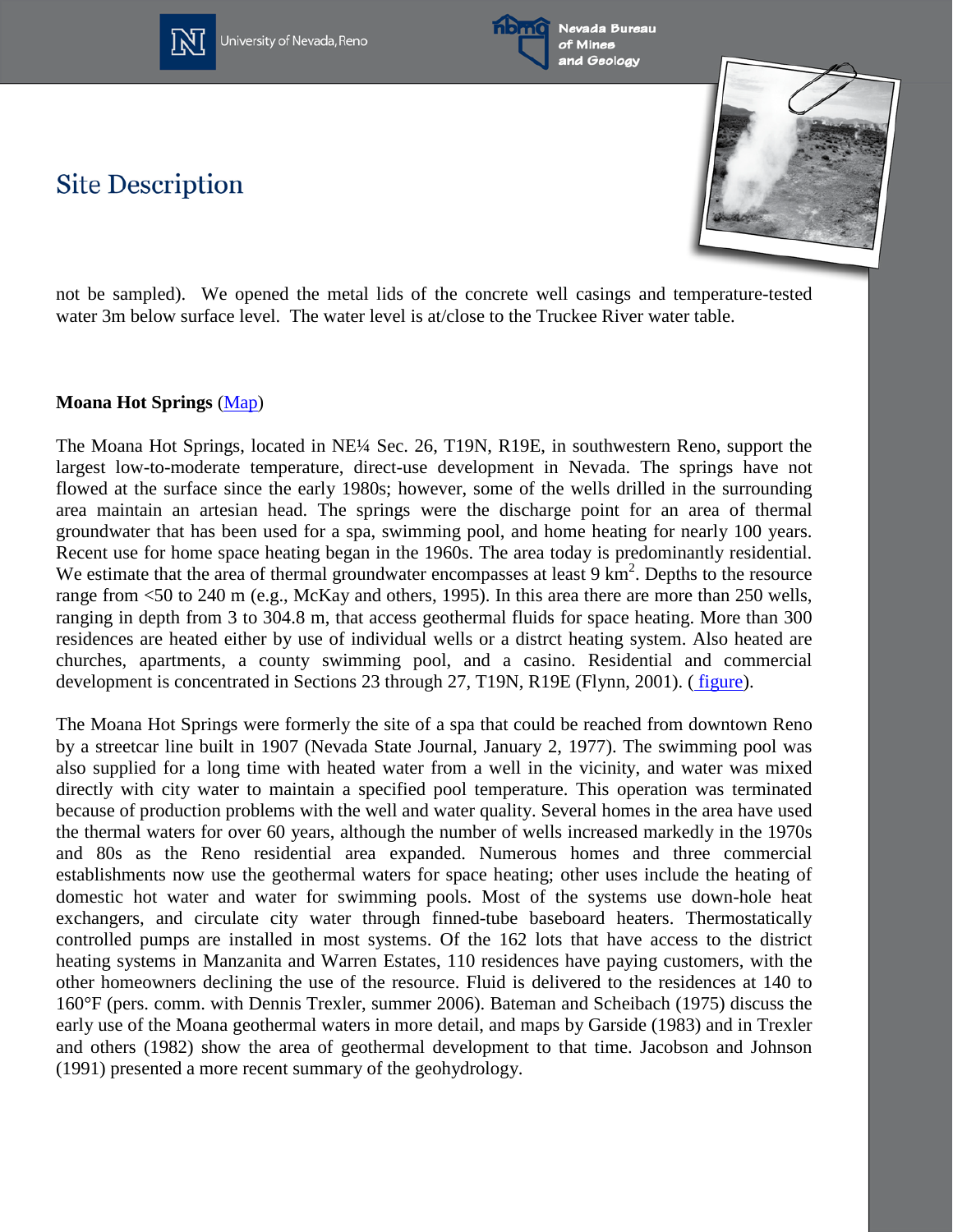



Nevada Bureau of Mines and Geology

# **Site Description**



Location of the Moana thermal system is thought to be controlled by northerly striking faults that parallel the front of the Carson Range to the west (Flynn and Ghusn, 1984; Bateman and Scheibach, 1975; Bonham and Bingler, 1973). Several faults in this area cut glacial outwash deposits of Illinoian age (E.C. Bingler, oral commun., 1977). It has also been noted that there is a striking northsouth alignment of those wells with artesian head (past and present) and that the alignment may mark a fault trace (Bateman and Scheibach, 1975).

Although thermal groundwater has been encountered in wells over an area of several square kilometers ( [figure\)](http://www.nbmg.unr.edu/geothermal/figures/fig44.pdf), the highest temperatures, as well as the area of maximum use for space and domestic hot water heating, is concentrated in an area slightly over 5  $\text{km}^2$ . ([figure\)](http://www.nbmg.unr.edu/geothermal/figures/fig45.pdf). The wells in the Sweetwater Drive-Manzanita Lane area (SE¼ NE¼ Sec. 26, Tl9N, R19E) are usually 30-90 m deep and many have temperatures of 71-85°C. The resource temperature of the Warren Properties district heating system is reported to be 99°C (Rafferty, 1989). To both the north and west of this area, it has been necessary to drill deeper wells to encounter thermal waters. Since 1995, well drilling has all but stopped due to depressed cost of natural gas and the expenses associated with drilling and the completion of both production and injection geothermal wells, but there has been a renewed interest in geothermal direct use with a recent rise in the cost of natural gas (Flynn, 2001, p. 7).

There are few indications of subsurface hot water north of Virginia Lake, although subsurface temperatures of 48°C were found at the Veterans Hospital 1.5 km northeast of Virginia Lake (Nork, 1985). In the Moana area, the hot waters encountered in drilling are associated with a "blue" clay zone that directly overlies the Tertiary bedrock units here and may be up to 46 m thick. The hot water is not generally found above this "blue" clay zone (Bateman and Scheibach, 1975). Flynn and Ghusn (1984) reported that the blue clay, a smectite clay, represents hydrothermal alteration of Tertiary rhyodacite. If the water moves upward through faults in the bedrock, this clay zone may act as a relatively impermeable cap, forcing the water to diffuse laterally (and vertically) away from the fault zone. Noticeable increases in water temperature were observed when certain wells were drilled through the contact between the clay and underlying bedrock. The existence of an artesian head only in wells drilled along a certain alignment, presumably a fault, may further support this theory of near-surface operation of the system. Wells drilled into or through the clay at some distance from such an input zone would tend not to display artesian conditions due to the hydraulic head loss involved in moving water laterally through the clays and andesite.

Water temperatures encountered at depths greater than 30 m range from 75 to 96°C. Deeper wells do not in general have the highest temperatures, suggesting that temperatures deep within the system may not be appreciably greater than those encountered nearer to the surface. This [figure](http://www.nbmg.unr.edu/geothermal/figures/fig46.pdf) shows temperature profiles of several wells within the area. Although variable, the pattern of a leveling off of temperature with depth can be clearly observed (Bateman and Scheibach, 1975).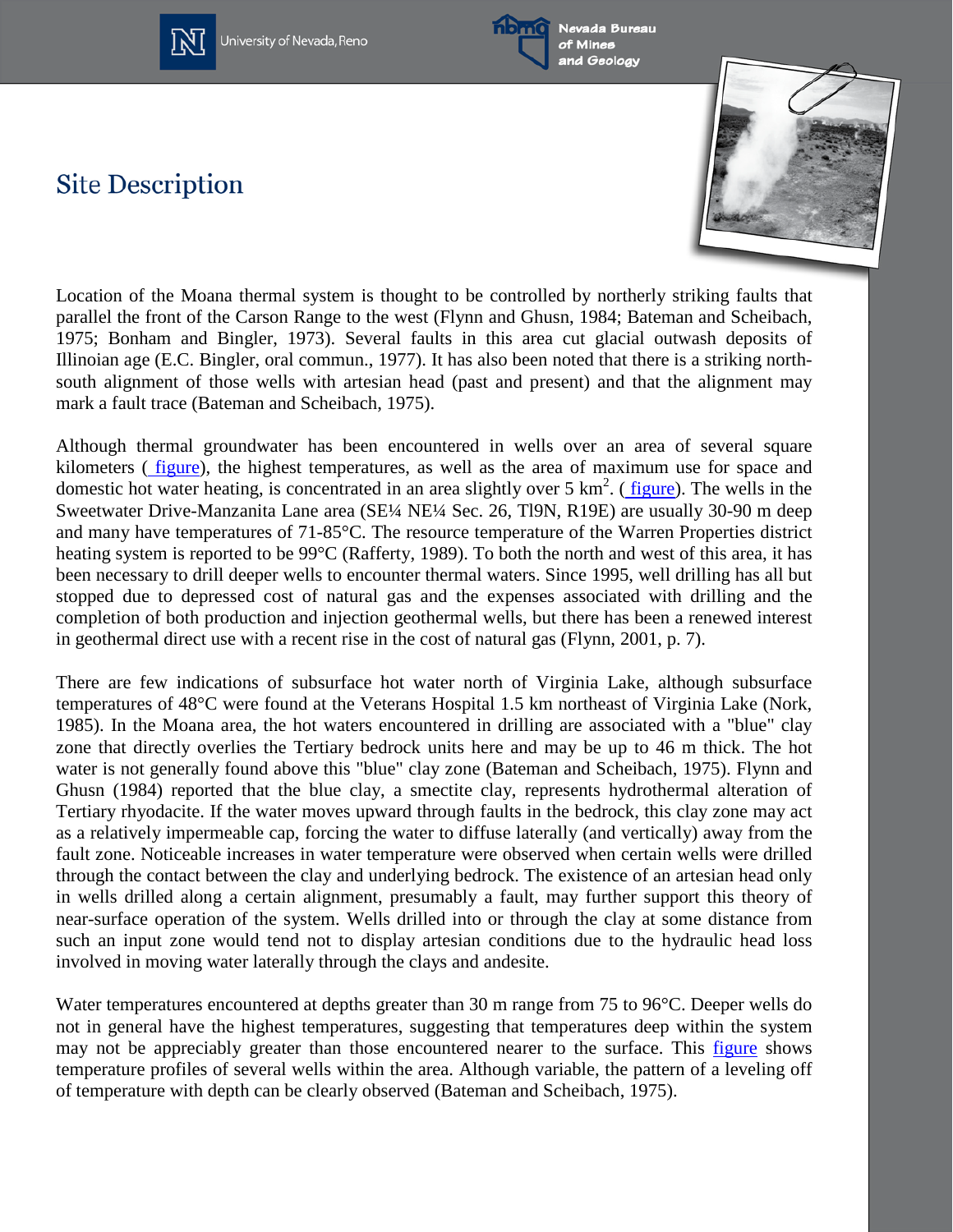



Nevada Bureau of Mines and Geology

# **Site Description**



### **Steamboat Hot Springs** [\(Maps\)](http://www.nbmg.unr.edu/geothermal/detailedmaps/Steamboat%20Hot%20Springs.pdf)

Steamboat Hot Springs are located about 14 km south of downtown Reno, just south of the junction of U.S. Highway 395 and State Route 27 (Sec. 33, T18N, R20E). The springs have a long history as a resort and health spa. They were first located in 1860 by Felix Monet. They are so named because, when discovered, escaping steam reportedly produced a noise resembling the puffing of a steamboat. The area had several owners and developments before 1871, when the Virginia and Truckee Railroad was completed to this point and a small town sprang up (Hummel, 1888). A post office was established in 1880 and exists to this day. Some of the resorts have used the names Reno Hot Springs, Mount Rose Hot Springs, or Radium Hot Springs. The deposits of sulfur and cinnabar were first opened up in 1876, and numerous attempts have since been made to mine these deposits (Overton, 1947). The spa on the site, the Steamboat Villa Hot Springs Spa, was restored in the mid-1990s and is currently in use (Williams, 1996, p. 27).

The Steamboat Hot Springs area is the best known and most extensively studied geothermal area in Nevada, and one of the better known thermal areas of the world. The geology and geochemistry have been described in detail by White and others (1964). Other references on the geology of the hot springs area and the surrounding vicinity include: White and others (1946), White (1952, 1953), Thompson and White (1964), Bateman and Scheibach (1975), Bingler (1975), and Tabor and Ellen (1975). The rock alteration has been reported in the following articles: White (1947, 1954), Sigvaldason and White (1962), Schoen and White (1965, 1967), Ehrlich and Schoen (1967). The geochemistry (including isotope geochemistry) and heat flow have been discussed by the following: Brannock and others (1948), White and Brannock (1950a, b), Craig (1953), White and others (1957), White and Craig (1959), White (1957, 1968), and Silberman and White (1975). The mercury, antimony, silver, and gold mineralization has been described in a number of publications, including: Phillips (1871, 1879), Le Conte (1883), Becker (1888, 1889), Lindgren (1905), Jones (1914), Bailey and Phoenix (1944), Gianella and White (1946), White and others (1949), and White (1974) Other references include: Bonham and Bell (1993), Combs and Goranson (1995), Desormier (1983), Finger and others (1994), Flynn and others (1994), Koenig (1989), Mariner and Janik (1995), Nehring (1980), Rose and others (1999), Goranson and Combs (2000), Goranson (2001), Henry and Perkins (2001), Skalbeck and others (2002), Sorey and Colvard (1992), White (1980, 1983), Johnson and Hulen (2005). Geophysical studies are reported in White and others (1964), Hoover, Batzle and Rodriquez (1975), Hoover, O'Donnell, Batzle, and Rodriquez (1975), Long and Brigham (1975b), Peterson (1975), Abbott and Louie (2000), and Skalbeck (2001).

Much of the following geologic description is summarized from White (1968), White and others (1964), Thompson and White (1964), and Bateman and Scheibach (1975). Bonham's (1969) summary of White and others (1964) has also been extensively quoted in the following: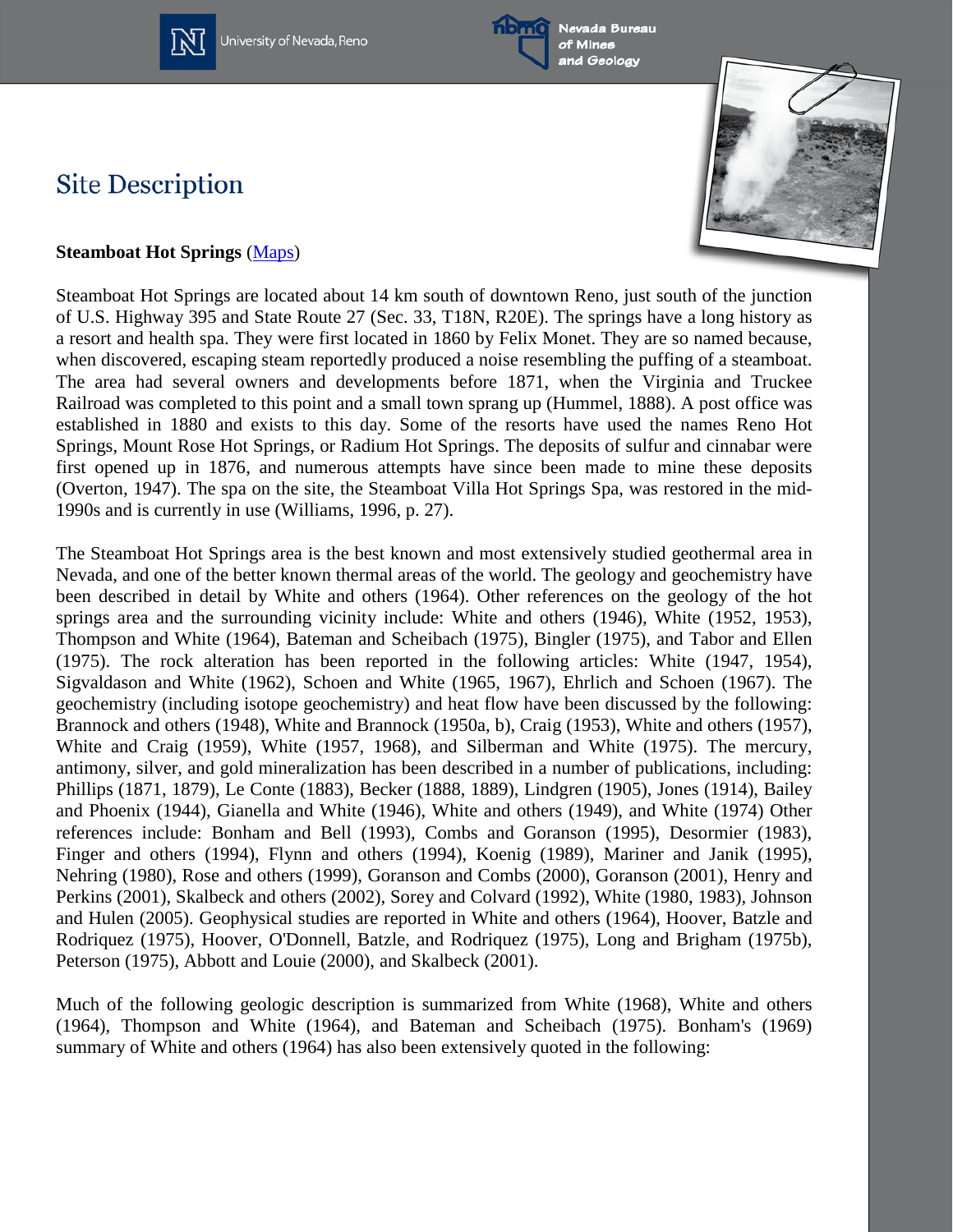



Nevada Bureau of Mines and Geology

# **Site Description**



The oldest rocks in the Steamboat Springs area are metamorphosed sedimentary rocks that have been intruded by granodiorite ( [figure\)](http://www.nbmg.unr.edu/geothermal/figures/fig47.pdf). The sedimentary rocks are largely metamorphosed water-laid volcanic tuffs with intercalated beds of sandstone, conglomerate, and limestone. They are probably Triassic in age. Much of the Steamboat Springs area is underlain by granodiorite of probably Cretaceous age. The granodiorite has been hydrothermally altered over most of the area, and nearsurface bleaching is prevalent in and adjacent to the thermal areas.

Flows of andesite, correlated with the Tertiary Alta Formation, crop out at a few localities in the district and have also been recognized in several of the drill holes located within the thermal area. The andesite overlies granodiorite. Two small erosional remnants of an andesite flow are the only rocks of the Kate Peak Formation that crop out in the district. Rocks of the Kate Peak Formation, however, crop out over extensive areas immediately adjacent to the Steamboat Springs district.

Basaltic andesite flows extend over much of the southern and eastern parts of the Steamboat Springs district. The flows overlie granodiorite and alluvial deposits. These pre-basaltic andesite pediment gravels and alluvium are present over much of the district. They rarely crop out, because they are usually concealed beneath younger rocks, but they have been encountered in a number of the drill holes. The oldest deposits of hot-spring sinter are also of pre-basaltic andesite age. Several areas of this early hot-spring sinter are present in the district.

The Steamboat thermal area lies on a line connecting several rhyolite domes that occur to the southwest and northeast of the thermal area and are named the Steamboat Hills Rhyolite. The emplacement of the large dome that lies southwest of Steamboat Springs was preceded and accompanied by extensive pyroclastic eruptions that mantled much of the adjacent area with a layer of rhyolite pumice. White and others (1964) have proposed that another rhyolite intrusive may underlie the hot-spring area.

White and others (1964) have differentiated several different types of Quaternary deposits in the Steamboat Springs district, including pre-Lahontan alluvium, post-basaltic andesite sinter, opaline hot-spring sinter, alluvium of Lahontan age, and Recent alluvium and hot-spring deposits. Their detailed mapping of these Quaternary deposits has contributed greatly to an understanding of the history of the Steamboat Springs area.

The hot-springs system formed in the early Pleistocene, prior to the eruption of the basaltic andesite flows in the Steamboat area. The basaltic andesites have been dated at about 2.5 Ma, and the rhyolite domes have given K-Ar ages of 1.15 to 1.52 Ma. Also, hydrothermal potassium feldspar, which replaces basaltic andesite, gave an age of 1 Ma (Silberman and White, 1975). Thus, the hot-spring system is seen to have been active, possibly intermittently, for over 2.5 million years. The source of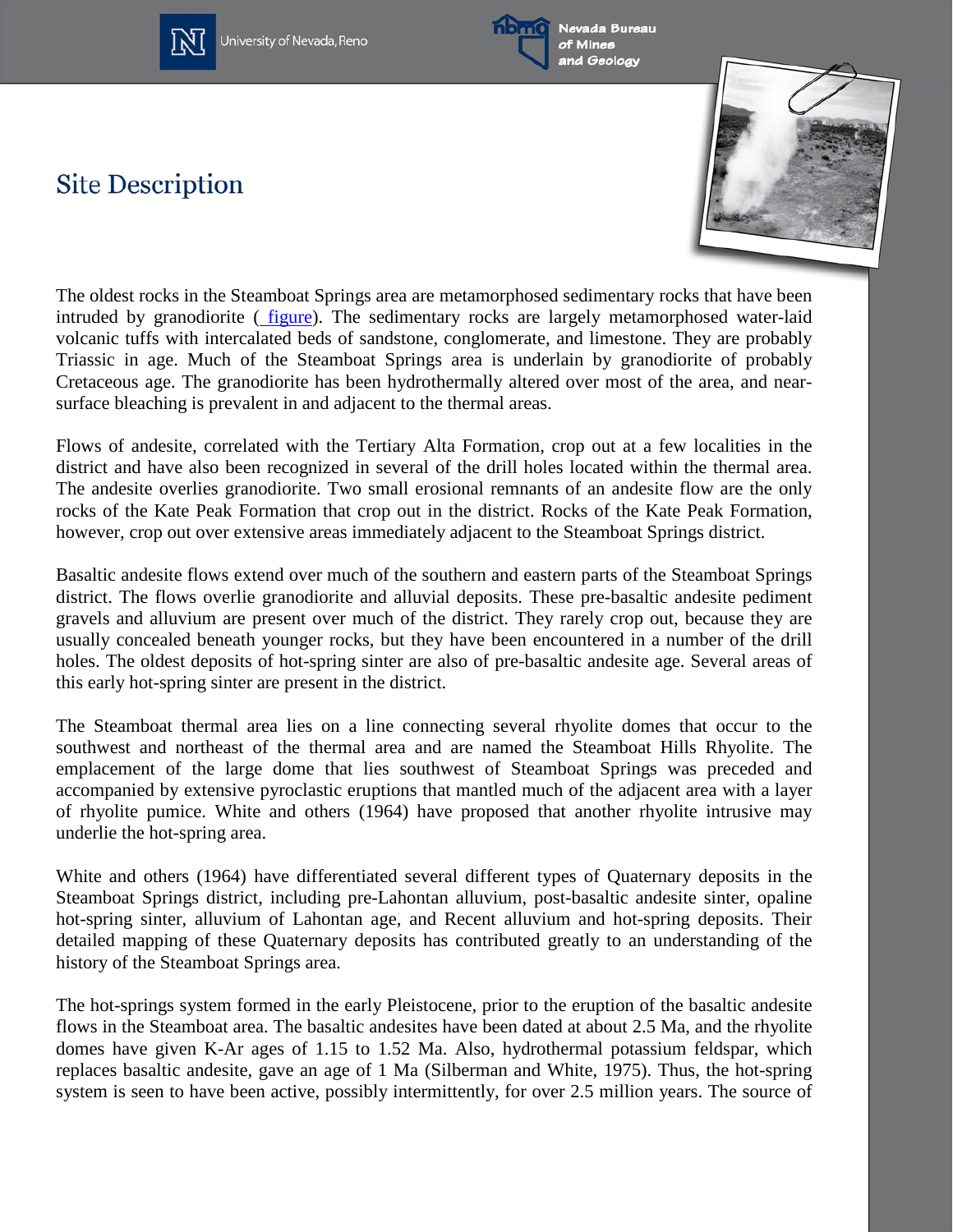



Nevada Bureau of Mines and Geology

# **Site Description**



the energy for the thermal convective system may be the rhyolitic magma chamber from which the rhyolitic domes were emplaced (Silberman and White, 1975), although of the rhyolite may be too old to be a continued heat source for the system. It has been estimated that about 0.001 km3 of new magma would have to be provided each year to supply the heat at Steamboat at the present rate of heat loss, and no evidence is available to suggest such an addition. Perhaps the Steamboat system is similar to other Basin and Range systems where heat is derived through deep circulation of fluids in an extensional environment. Studies are ongoing to better understand the heat source at this site.

The thermal waters contain small amounts of metals, including mercury, antimony, silver, and gold and have deposited small amounts of stibnite, gold, and silver, and larger amounts of cinnabar in both hot-spring sinter and in the altered wall rocks adjacent to the hot-spring vents. The waters at Steamboat are high in Na, Cl,  $HCO<sub>3</sub>$ , and  $SiO<sub>2</sub>$ , and have a significant Li content. Also, they are anomalous in As, Sb, Hg, Cs, and B. Mercury vapor is commonly detected in the steam from springs and wells. The relative abundance of these highly soluble elements which have a low crustal abundance, coupled with the long life of the geothermal system, creates great problems with maintaining the supply of these elements by rock leaching. White (1974) suggested that the spring waters include a continuing small supply of magmatic water enriched in the previously mentioned constituents. Oxygen isotope data show that there could be no more than 11% magmatic water supplied to the hydrothermal system, and it is probably less than 5%.

All of the wall rocks in the thermal area have been altered. Near-surface acid bleaching is the most obvious visible effect at the surface, and it has strongly affected the granodiorite and the basaltic rocks. The near-surface acid bleaching extends to depths of 30 m or more. Below this zone the rocks adjacent to the channelways of migrating thermal waters have been hydrothermally altered. A type of propylitic alteration is prevalent in this zone.

The main terrace at Steamboat Hot Springs is made up of siliceous spring deposits, primarily opaline sinter. It is believed that with time this will change to chalcedonic sinter. A large area of chalcedonic sinter is present in Pine Basin to the southwest of the main terrace and is believed to be the most extensive chalcedonic hot-spring sinter known in the world. It contains disseminated cinnabar. Also, small amounts of siliceous sinter are present about 2.4 km south of Steamboat Hot Springs in C NE¼ Sec. 5, T17N, R20E, and a small deposit of spring travertine is located in SW¼ SW¼ SW¼ Sec. 5, Tl7N, R20E on the southeast flank of Steamboat Hills about 30 m above the floor of Pleasant Valley (Thompson and White, 1964).

The springs at Steamboat are near boiling, and early exploration steam wells reported temperatures as high as 187°C. One well encountered temperatures of up to 138°C at only 49 m (White, 1968). The hot water is reported to have 5-10% steam flashover (Koenig, 1970). Preferred estimated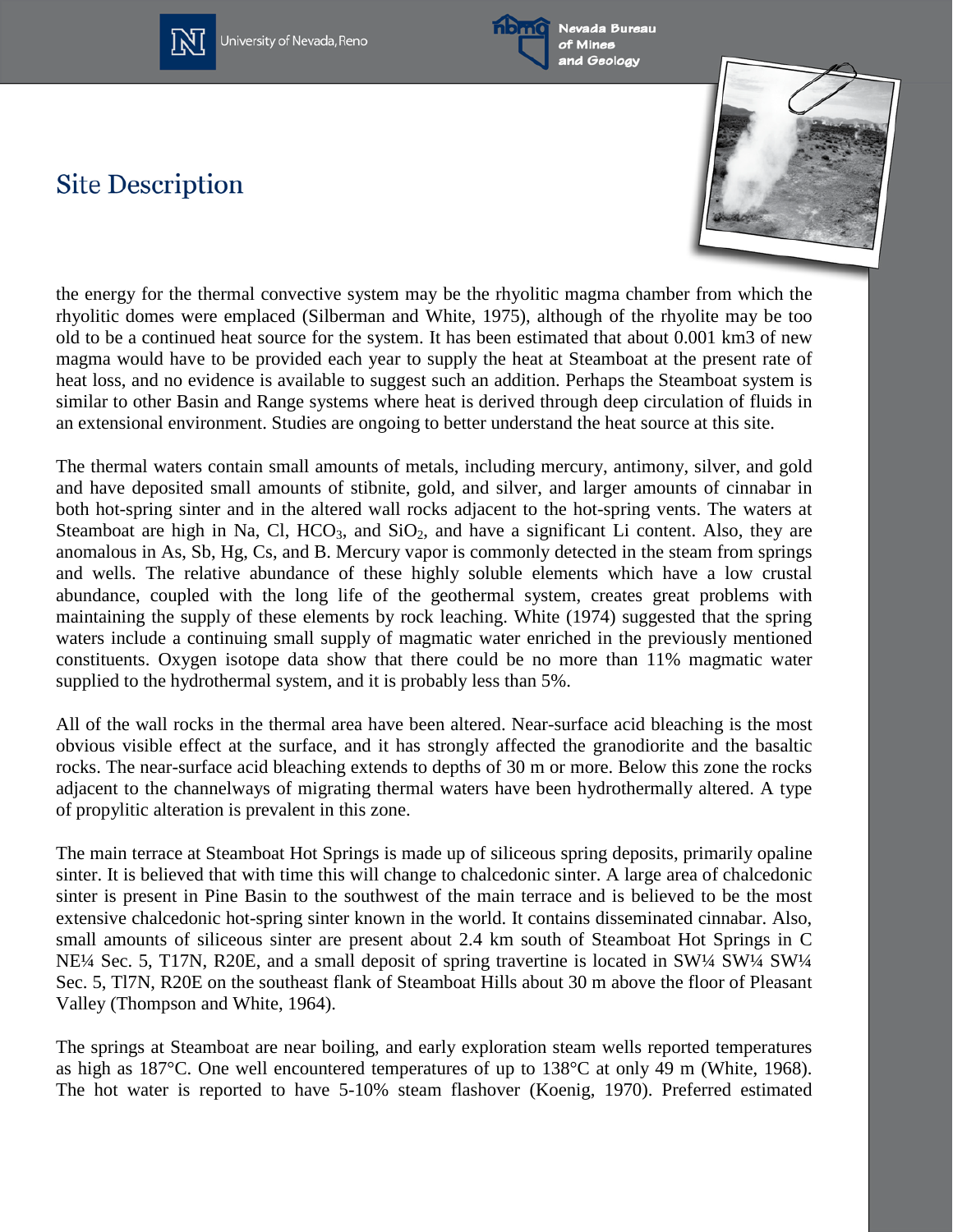



Nevada Bureau of Mines and Geology

# **Site Description**



reservoir temperatures from chemical geothermometers were about 201°C (Silica) to 208°C (Na-K-Ca) (Mariner and others, 1974). Six steam wells, ranging in depth from 218 to 558 m were drilled in the late 1950s and early 1960s by Nevada Thermal Power Co. Also, the U.S. Geological Survey drilled eight core holes for a total of 1,011 m, and, in the past, several other wells have been drilled in the area for spas. In the 1970s, the hot water from one steam well was used as a flameless source of heat for the manufacture of plastic explosives.

The Steamboat Springs geothermal resource is now developed by two electric generating facilities. Both flash and binary power plants are now operational at the Steamboat Hills geothermal area. Following exploration drilling in the early 1980s, Yankee Caithness constructed a flash power plant that came on line in 1988, producing 14.4 MW from a 236°C resource. The Yankee Caithness holding at Steamboat is owned by Ormat Nevada, Inc. as of 2006. Other power plants are located about 3 km to the northeast in a cooler part of the system along an outflow plume where reservoir temperatures are 170°C. Thermal waters at both plants are believed to be related to a single high temperature fluid that rises from depth beneath the Steamboat Hills and cools along a path to the area of the Advanced Thermal Systems (formerly SB Geo) plant (Mariner and Janik, 1995). Advanced Thermal Systems operates binary power plants at the site, including Steamboat I/Ia that came on-line in 1986 and produces 7.1 MW, and Steamboat II/III, which came on-line in 1992 and produces 48 MW of electricity. The geothermal resource is also being used for spas and space heating.

The Advanced Thermal Systems wells produce >155°C fluid from fractured Cretaceous granodiorite along a north-northeast-striking fault zone. The granodiorite is overlain by 15-75 m of Quaternary material and 30-60 m of Tertiary volcanic rocks (Goranson, 1991). Submersible pump technology application studies at the plant are ongoing, and a high-efficiency turbine retrofit was completed in 2001. The U.S. Department of Energy has provided initial funds (\$200,000) to Steamboat Envirosystems, LLC, to evaluate enhanced geothermal systems technology at Steamboat, and \$270,000 for geothermal resource exploration and definition through the GeoPowering the West program (www.eren.doe.gov/geothermal/). SB Geo drilled a 610-m temperature slim hole (MTH 24- 33) in fractured granodiorite on its Meyberg Property, 1.5 km south of the SB Geo plants in 2001. Maximum encountered temperatures were 162°C between 335 and 427 m in fractured granodiorite, with temperatures decreasing below this interval (Goranson, 2001).

The Yankee Caithness wells produce from hydrothermally altered granodiorite and metamorphic rock near the intrusive contact between the Cretaceous granodiorite and Triassic metasedimentary rocks. North- and northeast-striking faults predominate in the Steamboat Hills area, and probably provide the main conduits for fluid flow to the resource areas tapped by the two companies. A new well (24-5) with significant flow was brought into production in July 2000 at a temperature of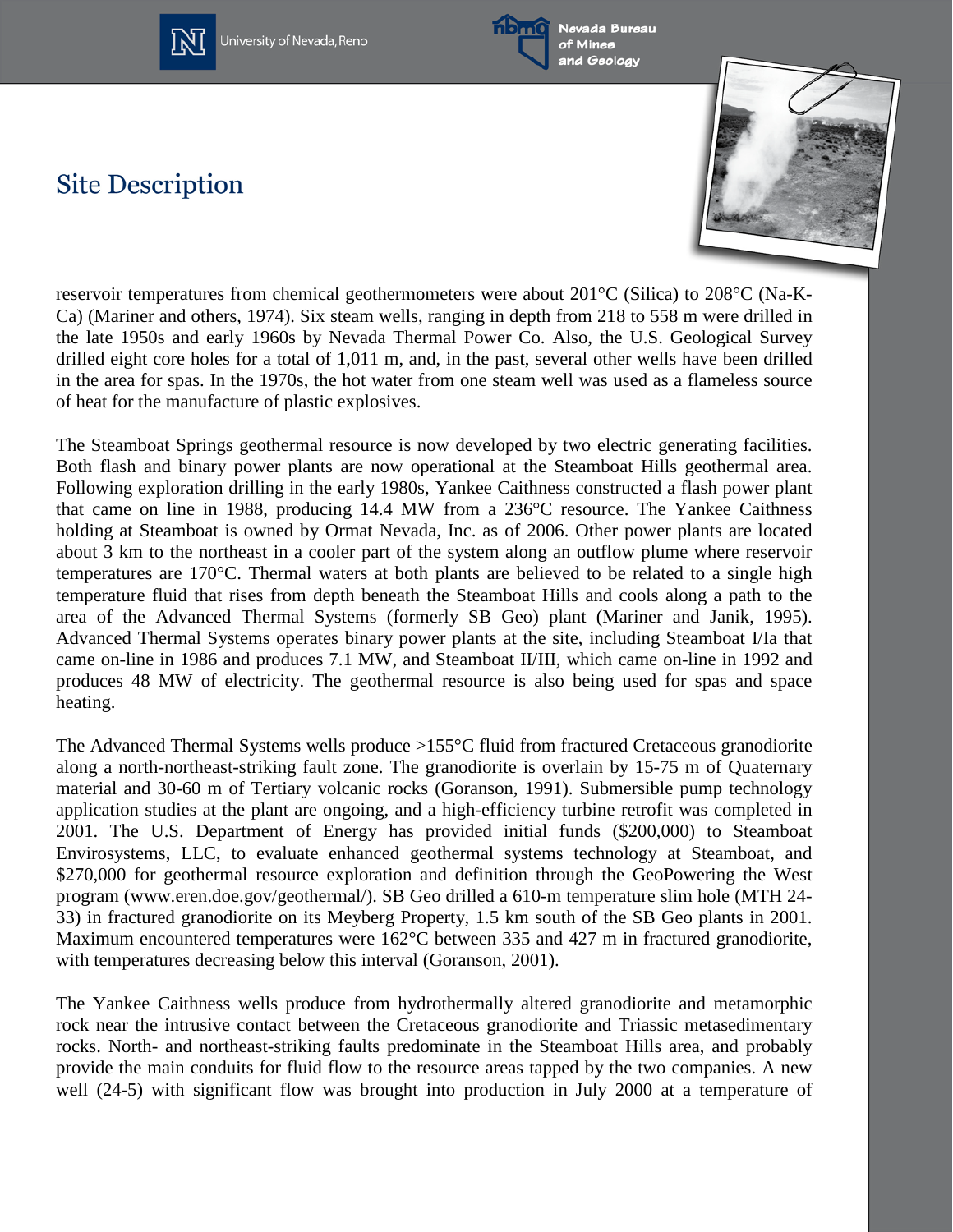



Nevada Bureau of Mines and Geology

# **Site Description**



248°C. Although the flow rate did not diminish, the production temperature had dropped to 219°C within one year, and the well currently produces 8 MW of electricity (De Rocher, 2002). The U.S. Department of Energy has provided \$1.875 million over 3 years for resource exploration and definition as part of the U-boat project (www.eren.doe.gov/geothermal/). Ormat Nevada acquired the Yankee Caithness and Advanced Thermal Systems plants and additional adjacent private land in 2003 and 2004.

Recent work by Skalbeck (2001) modeling both gravity and magnetics data interpreted an altered granodiorite area to the southwest of the current Caithness plant to be a possible up-flow zone. This area may be targeted in the future to try to tap a higher temperature resource, and increase the resource area. Other work by Skalbeck and others (2002) evaluated the hydrology of the area and possible interactions between the produced geothermal resource and nearby potable water supplies tapped in the unconsolidated zone by Washoe County. Changes in water chemistry through time in previously nonthermal, and some mixed wells in the area indicate a connection between the two resources through north-trending faults. Greater amounts of thermal water through time have been found in some domestic wells near the outflow zone of the geothermal system.

Southeast of Steamboat Hot Springs the edge of the Steamboat geothermal groundwater anomaly is adjacent to land managed by the BLM. The anomalous temperatures in water wells in sec. 34, T18N, R20E range from 22<sup>o</sup>C to 70<sup>o</sup>C (Garside and Schilling, 1979, Appendix 1). To the south of this section, cool groundwaters are known from northern Steamboat Valley (Bateman and Scheibach, 1975, fig. 4). A small area of abnormal groundwater temperatures is known in southern Steamboat Valley (Bateman and Scheibach, 1975; unpub. data, Geothermal Services, Inc., 1980, in NBMG files). A geothermal gradient well located near the south edge of Sec. 4, T17N, R20E is reported to have a maximum temperature of 45°C (unpub. data, Geothermal Services, Inc., 1980). A few homes in the residential area east of Steamboat Hot Springs have been reported to use geothermal wells for space heating and swimming pools, and one or more spas have been active in the spring area since the 1860s. We know of no such uses in southern Steamboat Valley.

This area of anomalous groundwater temperatures does not extend to the south or east into the Virginia Range. Phillips Petroleum Co. drilled 8 temperature-gradient drill holes in 1981 in an area of the western Virginia Range about 7 km east of Steamboat Hot Springs (SMU; Sass and others, 1999). The drill holes are centered on an area about 1 km northwest of Castle Peak (GeothermEx, 2004). The holes have a maximum reported temperature of 29.4ºC in wells as deep as 275 m. Location: 39.42ºN, 119.66ºW.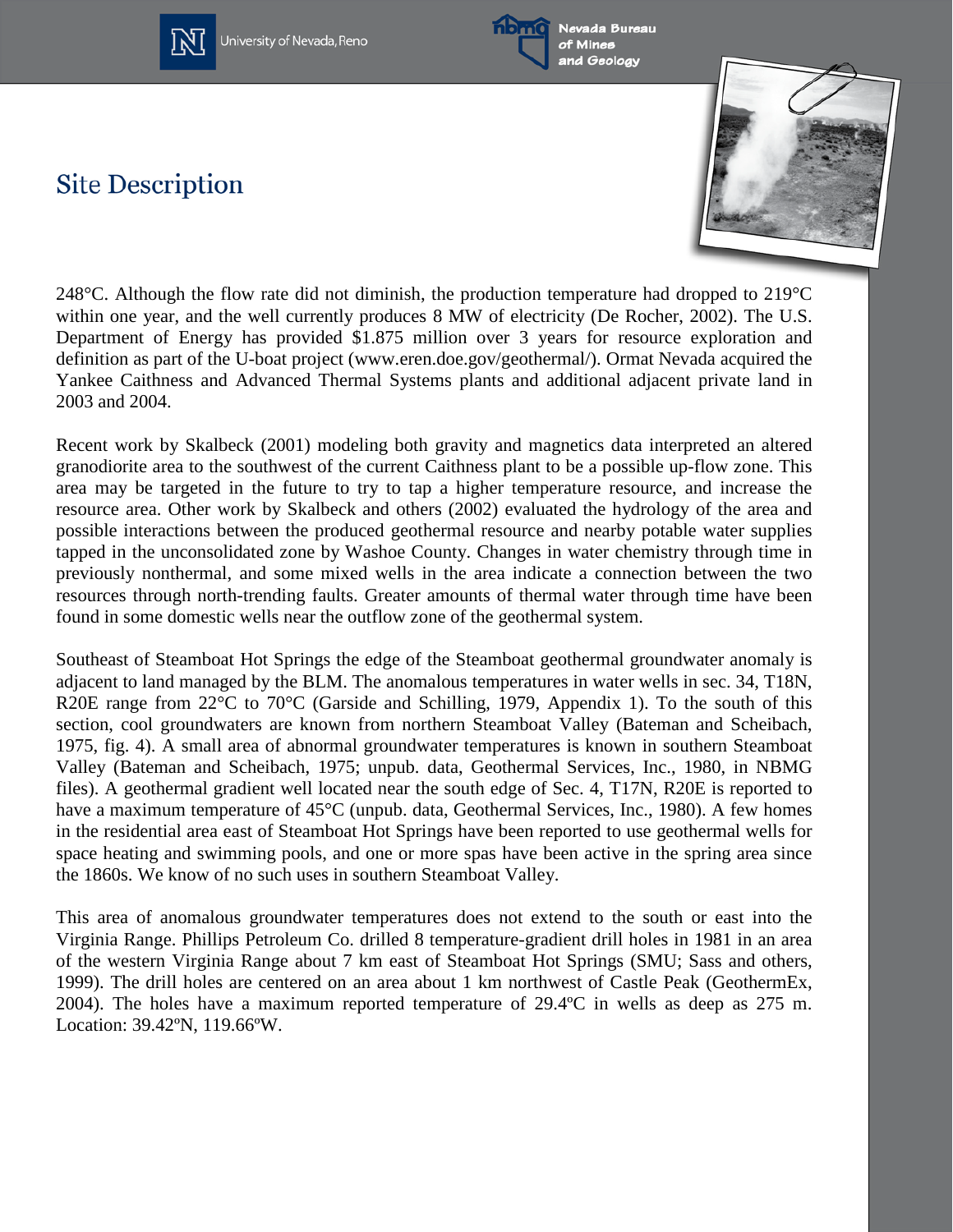



Nevada Bureau of Mines and Geology

# **Site Description**



Leasing information: In May 2006 Sierra Pacific Resources and Ormat Technologies, Inc. jointly announced that Sierra Pacific Power Co., Sierra Pacific Resources northern Nevada utility, and ONRI 14 LLC, a subsidiary of Ormat Nevada, Inc., signed a 20-year 20-MW Power Purchase Agreement (PPA) for Galena No. 3, a new binary geothermal plant being built as part of the Galena Geothermal Project. This plant is expected to increase the output currently supplied from the Steamboat Hot Springs to Sierra Pacific Power Co. by between 15 and 25 MW. The design of the Galena No. 3 plant will be similar to the existing Richard Burdette Power Plant. This is the tenth PPA signed between Ormat and Sierra Pacific Power in Nevada and the fourth signed since Nevada's renewable energy portfolio standard has been enacted by the Nevada State Legislature in 2001 (Ormat press release, May 2006, and Bulletin Geothermal Resources Council, May/June 2006).

The Redfield Campus is located at the south end of Reno, adjacent to the Steamboat Springs geothermal area. Ormat Nevada, which operates the geothermal power plants at Steamboat Springs, has agreed to contribute one megawatt of electricity from geothermal energy, 600 gallons per minute of 180 F water for campus heating, and 100 gallons per minute of 300 F water at no cost, for research purposes. The Redfield Campus and the UNR Renewable Energy Center, a partnership between the University of Nevada, Reno, Truckee Meadows Community College, Desert Research Institute, the Regional Transportation Commission, Sierra Pacific Power, and Ormat Nevada, has the potential to become a world-class research facility in the field of renewable energy resources.

### **Verdi**

#### **Wedekind Mine**

In 1903 the Wedekind shaft in the Wedekind mining district (SW¼ Sec. 28, T20N, R20E) encountered hot, acid water at 65 m. A 570-L/min pump was able to hold the water at the 100-foot (30.5 m) level. The water was heavily charged with  $H_2S$ , and several miners in the bottom of the shaft were overcome by heat and  $H_2S$  (Morris, 1903; Overton, 1947, p. 84). Warm water is reported in a 69-m-deep well in the same section and 88°C water was found in a 55-m-deep well located about 3 km to the southeast (SE¼ Sec. 34, T20N, R20E) (unpub. well driller's reports in the Office of the Nevada State Engineer). A second, shallower well at this later location had 46°C water in a 40-m well. Also, hot water was encountered in shallow drill holes slightly more than 3 km to the west, near the US 395–North McCarran intersection and just to the east at the intersection of North McCarran and Northtowne Lane (NW¼ Sec. 31, T20N, R20E (R. Kroll, written commun., 2004).